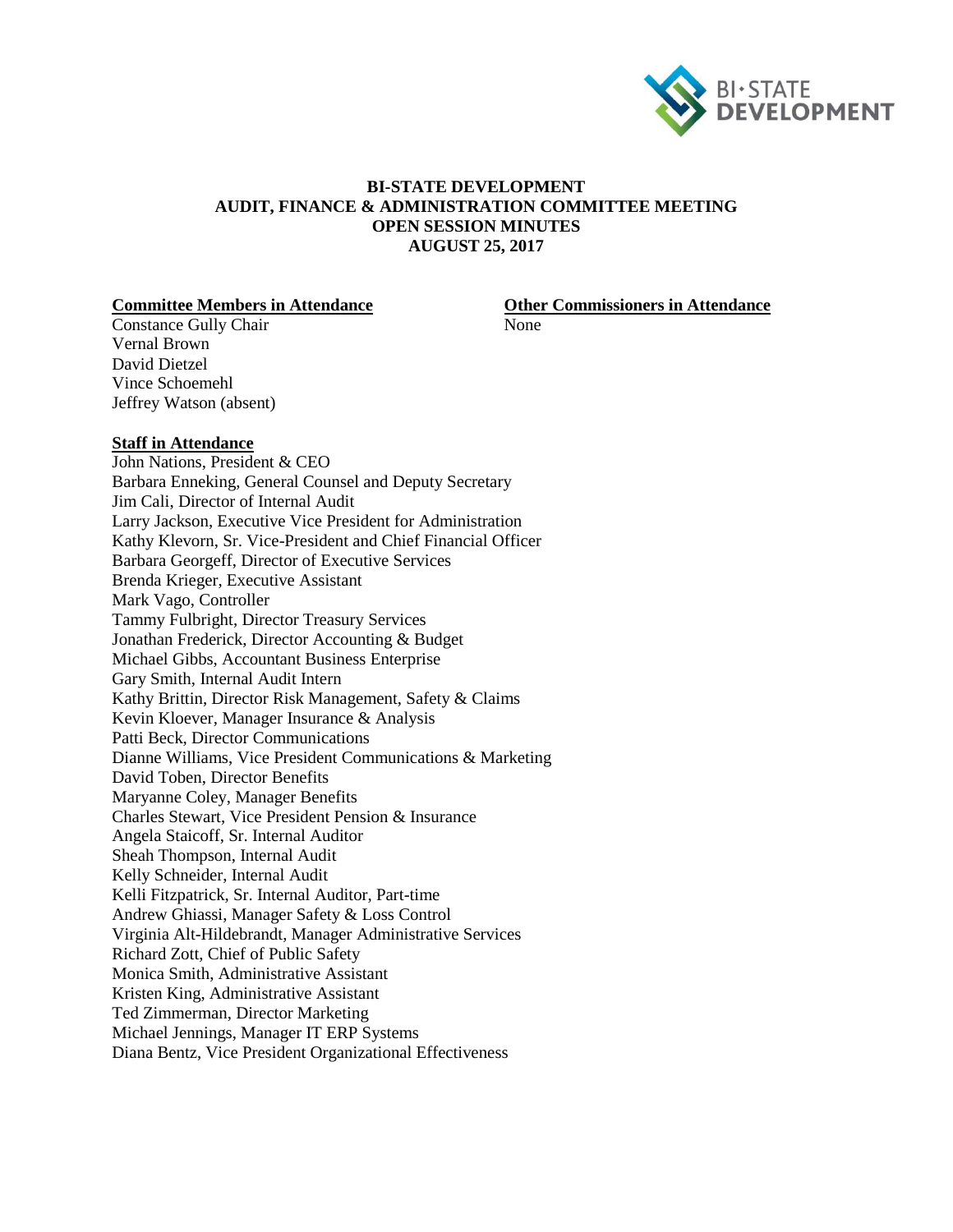Bi-State Development Audit, Finance & Administration Committee Meeting Open Session Minutes August 25, 2017 Page 2

# **1. Call to Order 8:00 a.m.** Chair Gully called the Open Session Audit, Finance and Administration Committee Meeting to order at 8:00 a.m.

**2. Roll Call 8:01 a.m.** Roll call was taken.

# **3. Public Comment**

**8:02 a.m.** There were no public comments.

**4. Audit, Finance and Administration Committee Open Session Minutes: May 18, 2017 8:03 a.m.** The May, 18, 2017 Open Session Audit, Finance and Administration Committee Meeting minutes were provided in the Committee packet. A motion to approve the minutes as presented was made by Commissioner Schoemehl and seconded by Commissioner Gully. **Motion passed unanimously.**

# **5. Contract Modification: Werremeyer, Inc. for Development and Implementation of Marketing Activities**

**8:04 a.m.** The briefing paper regarding the contract modification was provided in the Committee packet. Larry Jackson, Executive Vice President of Administration, provided an overview. On July 7, 2016, BSD procured services from Werremeyer, Inc. The total contract value as originally presented and approved by the Board of Commissioners was incorrectly stated and needs to be revised to reflect the amounts required and budgeted. The correct amount of the contract is to be for \$2,000,000 for five years inclusive of option years. A motion was made by Commissioner Schoemehl and seconded by Commissioner Brown to approve this agenda item as presented in the briefing paper and forward to the Board for final approval. **Motion passed unanimously.**

# **6. Internal Audit Status Report – 4 th Quarter FY2017**

**8:05 a.m.** The Internal Audit Status Report, 4th Quarter FY17 was provided in the Committee packet. Jim Cali, Director of Internal Audit, provide a brief overview. In addition to tracking the status of current audits and special projects, this report also highlights the follow-up activity related to the implementation of recommendations from prior audits. BKD, the certified public accounting firm that was engaged to perform the audit of BSD's health insurance claims audit completed their review of the claims for Cigna, Delta Dental, and Express Scripts. Mr. Cali introduced Sheah Thompson, a college student intern, to replace Kailey Braddy the former college student intern who returned to Truman State University to begin her studies to obtain her Masters in Accounting. This report was informational only and no Committee action was required. A copy of the report will be kept at the office of the Deputy Secretary.

## **7. Internal Audit Follow-Up Summary, 4th Quarter FY17**

**8:06 a.m.** The Internal Audit Follow-Up Summary, 4th Quarter FY17 was provided in the Committee packet. Jim Cali, Director of Internal Audit provided a brief overview. In accordance with Board Policy, the Internal Audit Department **(IAD)** is tasked with doing a follow-up of previously concluded audits. To ensure compliance, IAD regularly monitors the status of recommendations. Each recommendation has been reviewed and its status is either listed as "completed", "outstanding" or "overdue." At this time, there are no items overdue and Agency management has done a tremendous job keeping track of the corrective action plans going forward. This report was informational only and no Committee action was required. A copy of the report will be kept at the office of the Deputy Secretary.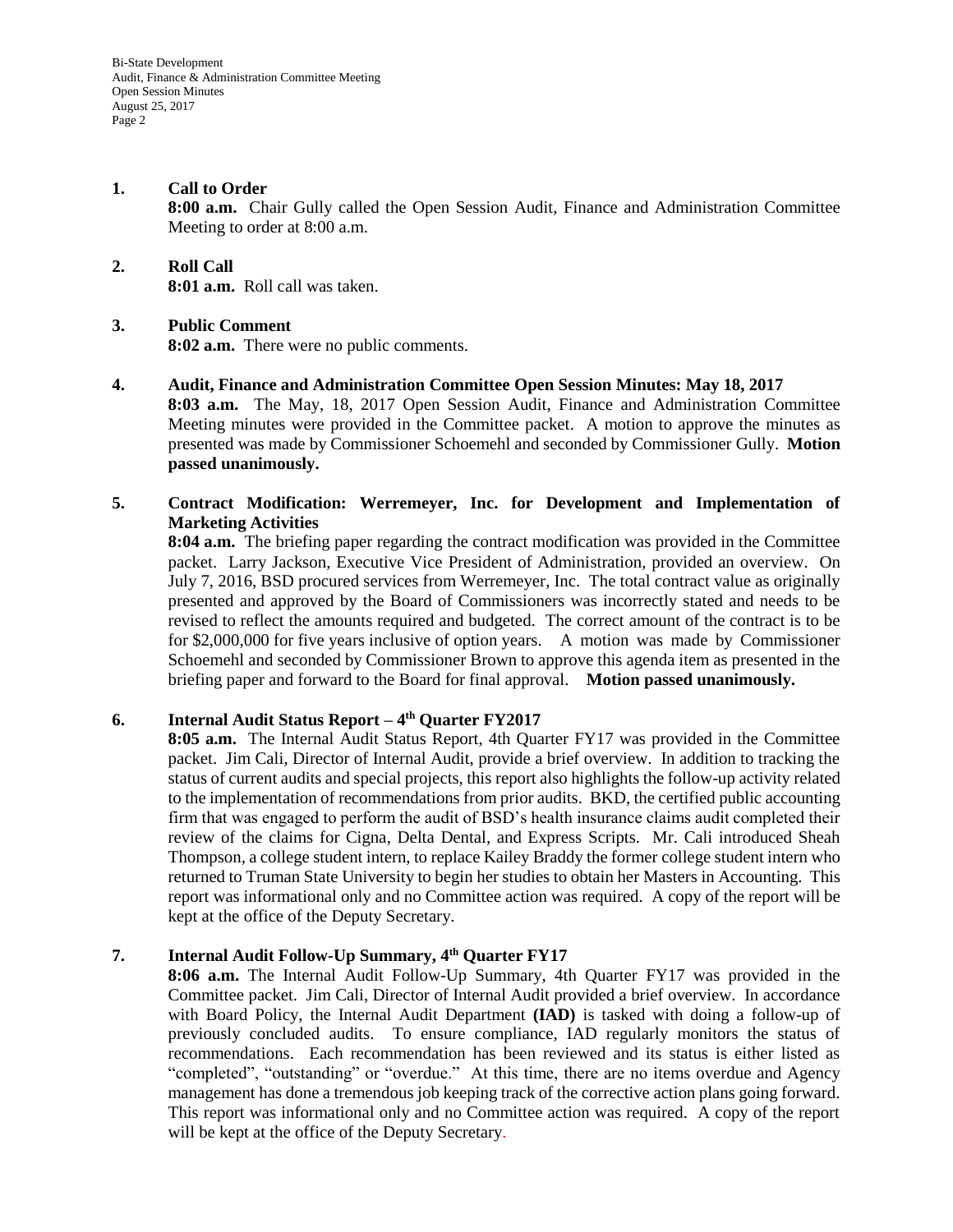Bi-State Development Audit, Finance & Administration Committee Meeting Open Session Minutes August 25, 2017 Page 3

## **8. Treasury-Safekeeping Quarterly Accounts Audit – Ending March 31, 2017**

**8:07 a.m.** The Treasury-Safekeeping Quarterly Accounts Audits for the periods ending March 31, 2017 and June 30, 2017 were provided in the Committee packet. Jim Cali, Director of Internal Audit provided a brief overview. The Internal Audit Department **(IAD)** is tasked with the responsibility to perform a quarterly audit of the Agency's safekeeping funds. IAD reviewed the Treasurer's Reports for the  $3<sup>rd</sup>$  and  $4<sup>th</sup>$  Quarters of FY17 to identify the securities classified under the Safekeeping Accounts criteria. IAD independently verified the existence and the investments held by the bank custodians and confirmed all balances presented on the Treasurer's report were fairly presented and no exceptions were noted. As of March 31, 2017, the Agency has approximately \$82 million in U.S. Treasury and Government Agency securities. The sales tax capital represents \$73.2 million, self-insurance funds consist of approximately \$4.8 million, and the remaining securities represent \$3.4 million in internally restricted funds. As of June 30, 2017, the Agency has approximately \$66.5 million in U.S. Treasury and Government Agency securities. The sales tax capital represents \$61.2 million, self-insurance funds consist of approximately \$2.3 million, and the remaining securities represent \$1.9 million in internally restricted funds. This report was informational only and no Committee action was required. A copy of the reports will be kept at the office of the Deputy Secretary.

### **9. Treasury-Safekeeping Quarterly Accounts Audit – Ending June 30, 2017 8:07 a.m.** See agenda item #8.

### **10. th Quarter Financial Statement**

8:09 **a.m.** The 4<sup>th</sup> Quarter Financial Statements were provided in the Committee packet. Jonathan Frederick, Director Accounting & Budget, provided a brief overview. Bi-State Development **(BSD)** business and self-insurance divisions had combined assets of \$1.4 billion. The 4th quarter, FY17 income before depreciation was \$10.1 million compared to a budget of \$0.6 million for a positive variance of \$9.5 million. The 4<sup>th</sup> Quarter income from FY16 was \$16.8 million and that is approximately a \$6.7 million decrease in income before depreciation for FY17. The Net Loss after depreciation was \$46.8 million. The financial statement package includes the analysis and financial position of each BSD business division.

 Executive Services - Income before depreciation for Executive Services was \$248,464, down \$64,828 or 20.7% from last year. The decrease can be attributed to the increase in wage and benefit, and service expenses.

Gateway Arch – The Arch opened April 19, 2017 with the south tram taking visitors to the top. The north tram was delayed due to flooding of the north tram load zone and opened in July. The loss before depreciation was \$562,677, down \$3 million from FY16.

Riverboats – After some early season flooding, cruise attendance has been strong. Income before depreciation is \$343,840, which is up \$220,290 from last year and 260.9% from budgeted numbers. The entire increase in income can be associated with the increase in cruise revenue. The number of cruises is up 15.1% at total of 909. Total Riverboat Passengers are also up 20.8% over last year at a total of 105,775.

St. Louis Downtown Airport – FY17 year-end Loss before depreciation is \$240,043, which is down \$51,013 from FY16. The increase in expenses can be accounted for in the Services expense line. Aircraft movements have increased 5.3% over last year. Fuel sales have decreased 14.8% from last year.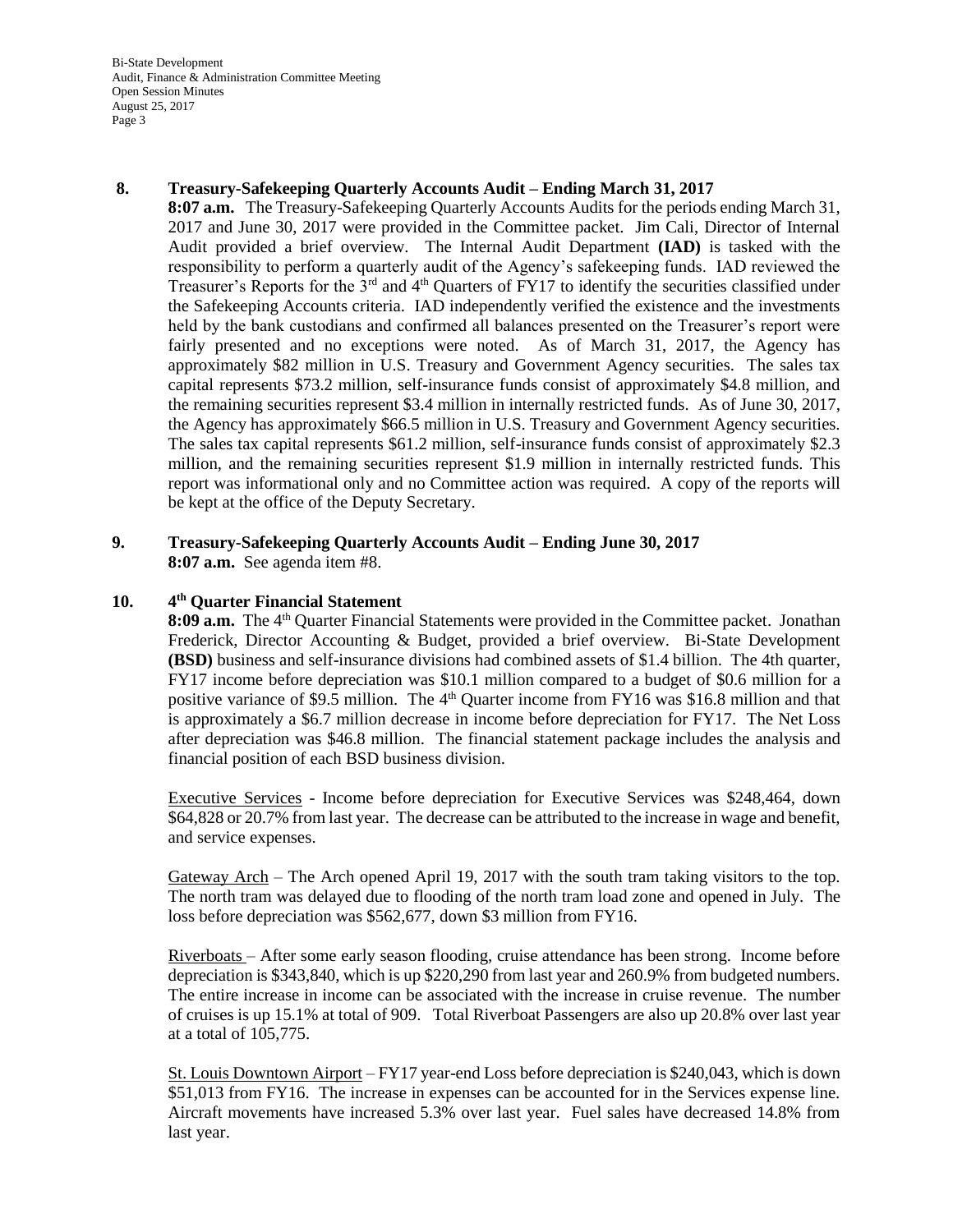Metro – In June 2017, BSD broke ground on the new Cortex MetroLink Station. Loss before depreciation is \$2.9 million, which is up \$227,374 from last year. Revenue has increased from the prior year slightly, but is 6.1% under budgeted numbers and this is due to the decrease in passenger revenue. Expenses in total are similar to last year with the exception of Services and Fuel expense. System passengers have decreased 6.9%. Bus ridership decreased 7.9% and MetroLink ridership decreased 5.6%.

St. Louis Freightway – The Freightway held their annual meeting and it was well attended. Loss before depreciation was \$497,543, which was down \$274,082 from last year. An increase in wages and services expense are driving the current year loss increase.

Bi-State Development Research Institute – The Market Kiosks construction is well underway. Those kiosks will be installed in two North St. Louis County locations. Net Income is \$116,424, which is up \$77,015 from the prior year. Increase in grant revenue is the cause for the increase over last year.

Arts-In-Transit – Arts in Transit was one of nine local arts organizations to receive funds through the PNC Arts Alive initiative. Net Income is \$39,121 which is up \$18,808 from the prior year. The increase year over year is attributed to grant revenue received from PNC.

Self-Insurance Funds – As a caveat to the net income or loss, the self-insurance funds should be looked at over a longer time period, typically 5 years, as there are significant estimations done by actuaries, claims adjusters and our in-house accounting staff.

Health – Total expenses for FY17 are \$31.3 million, which is up \$1.3 million from the prior year. This is attributed to an increase in claims.

Casualty SIF – Total expenses for FY17 are \$4.5 million. Expenses are greater than our budgeted numbers due to claims.

Workers' Compensation SIF – Total expenses for FY17 are \$5.5 million. Expenses are greater than our budgeted numbers due to claims.

## **11. 4th Quarter Performance Indicators**

8:16 **a.m.** The 4<sup>th</sup> Quarter Procurement Indicators Report was provided in the Committee packet. Jonathan Frederick, Director of Accounting and Budget, discussed the 4<sup>th</sup> Quarter Performance Indicators during his presentation of Agenda Item #10. This report was informational only, and no Committee action was required. A copy of the report will be kept at the office of the Deputy Secretary.

## **12. June Treasury Report**

**8:17 a.m.** The June Treasury Report was provided in the Committee packet. Tammy Fulbright, Director Treasury Services, provided a brief overview. BSD directed \$189 million in cash and investments; and investments had an average yield of .83% for the month of June. This reflected an increase of .22% since January 2017. Liquidity is more necessary in the summer months for BSD, so the average rate of return is tracking closer to the 1 month treasury rate. In the fall, we are hopeful to get the average rate of return up by about 1/4 percent using the six month treasury rate for today. \$47 million in Trustee Directed funds earning an average rate of return of 1.38%. We are able to invest these funds for a longer duration. Currently, we have maturities out as far as September 2028. In June, the Federal Reserve (Fed) raised rates for the fourth time since the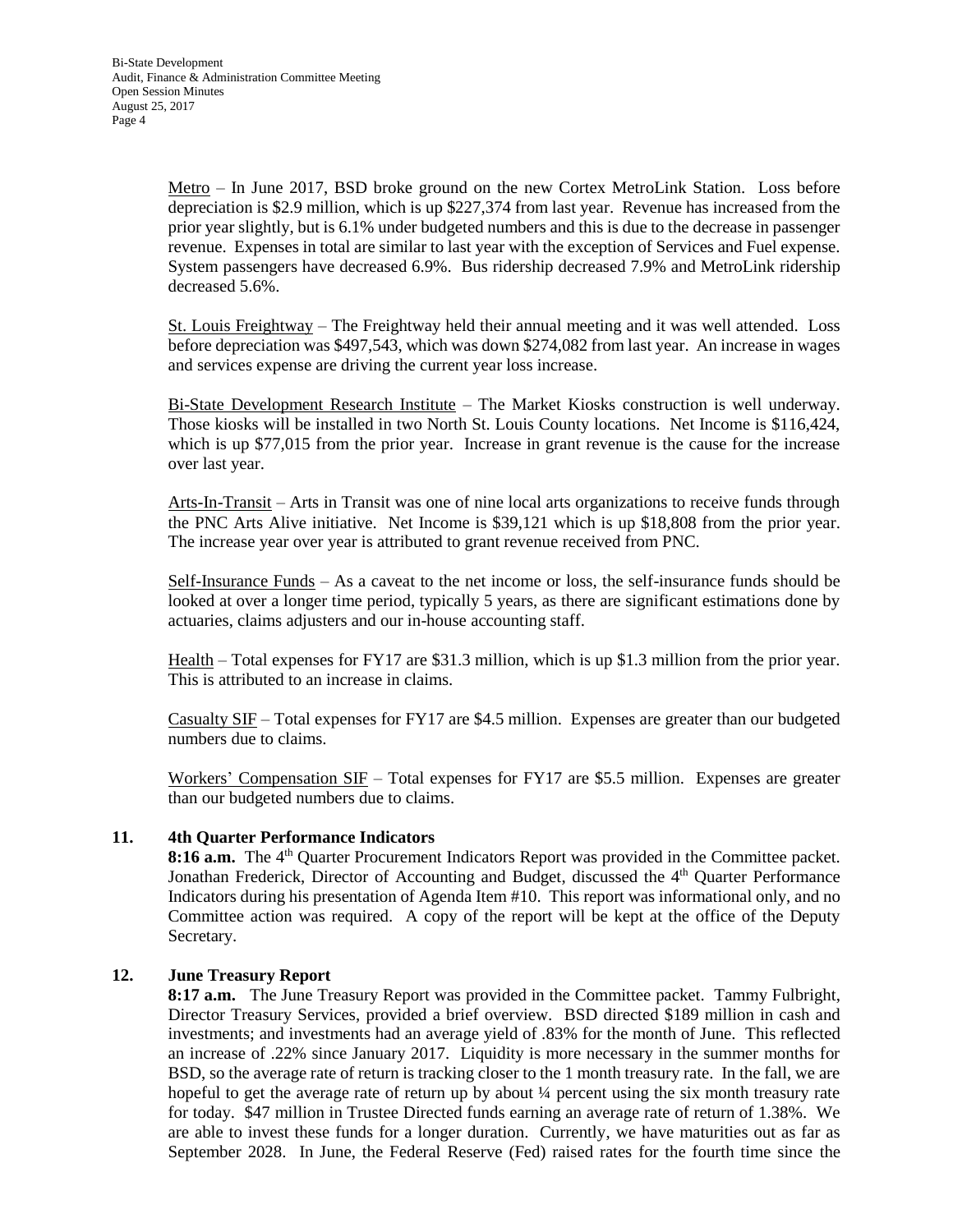Bi-State Development Audit, Finance & Administration Committee Meeting Open Session Minutes August 25, 2017 Page 5

> financial crisis. The Fed is expected to raise rates one more time this year, twice in 2018 and 4 times in 2019. This would bring the federal funds rate to the Feds preferred rate of 3%. The last time we had a Fed rate of 3% was in January of 2008. The 2009 and 2013 Bonds had a credit rating increase in May. All debt is now considered a high grade investment for investors, which allows for lower rates on debt. This report was informational only and no Committee action was required. A copy of this report will be kept at the office of the Deputy Secretary.

## **13. 4th Quarter Procurement Report**

8:23 **a.m.** The 4<sup>th</sup> Quarter Procurement Report was provided in the Committee packet. Larry Jackson, Executive Vice President for Administration, provided a brief overview stating that this report was informational only. He noted that the non-competitive or sole source procurement for the quarter was at 16.2% of total purchases and for the twelve months to date was running at 10.4%, which is slightly higher than our goal of being under 10%. This report was informational only, and no Committee action was required. A copy of the report will be kept at the office of the Deputy Secretary.

## **14. FY18 Risk Management Insurance Program Update**

**8:25 a.m.** The FY18 Risk Management Insurance Program Update was provided in the Committee packet.Kathy Brittin, Director of Risk Management, Safety & Claims, provided a brief overview. For FY18, the following improvements were achieved: The property insurance was marketed and placed in a layered program with Lloyds of London as the primary insurance carrier. The terms and conditions of the coverage are comparable to the expiring program with the exception that the flood and earthquake deductibles were lowered from \$250,000 to \$100,000, and \$1,000,000 to \$250,000 respectively. This achieved a 14% savings over the expiring policy. The excess workers' compensation (WC) insurance which is excess over the \$1,000,000 self-insured limit was placed with a new insurance carrier, Arch Insurance. The payroll exposure increased 1.5% and the premium decreased by 8%. Due to last year's insurance carrier no longer writing excess liability for public entities, the lead policy was placed with Argonaut Insurance. The overall savings for the excess liability program was 6%. The Riverboat's marine insurance program was also marketed and resulted in a change in insurance carriers to Endurance Insurance Co. The premium remained the same. Overall, the insurance program was renewed with comparable coverage terms and conditions. The premium savings of \$302,771, a 10% reduction in premium over last year, can be attributed to Risk Management initiatives and marketing efforts of the new insurance broker, McGriff, Seibels & Williams. This report was informational only, and no Committee action was required. A copy of this report will be kept at the office of the Deputy Secretary.

## **15. Pension Plans, 401(k) Retirement Savings Program and OPEB Trust Investment Performance Update as of June 30, 2017**

**8:30 a.m.** The briefing paper regarding the Pension Plans, 401(k) Retirement Savings Program and OPEB Trust Investment Performance Update – June 30, 2017 with attachments was provided in the Committee packet. Charles Stewart, Vice President, Pension & Insurance, provided a brief overview. The Board is required to oversee the funding status and trustee administration for the retirement system. Throughout the year Mr. Stewart provides reports to help the Board accomplish that goal.

Total 401(k) Program assets are \$49.4M as of the end of the second quarter 2017. Participant contributions into the Plan have been consistent throughout all market environments. Allocations to individual funds and asset types remain relatively unchanged. The Vanguard Index Fund remains the most popular investment option among participants with \$9.6 million in participant money or 21% of total assets. The T. Rowe Price Stable Value Fund (13%) and Dodge & Cox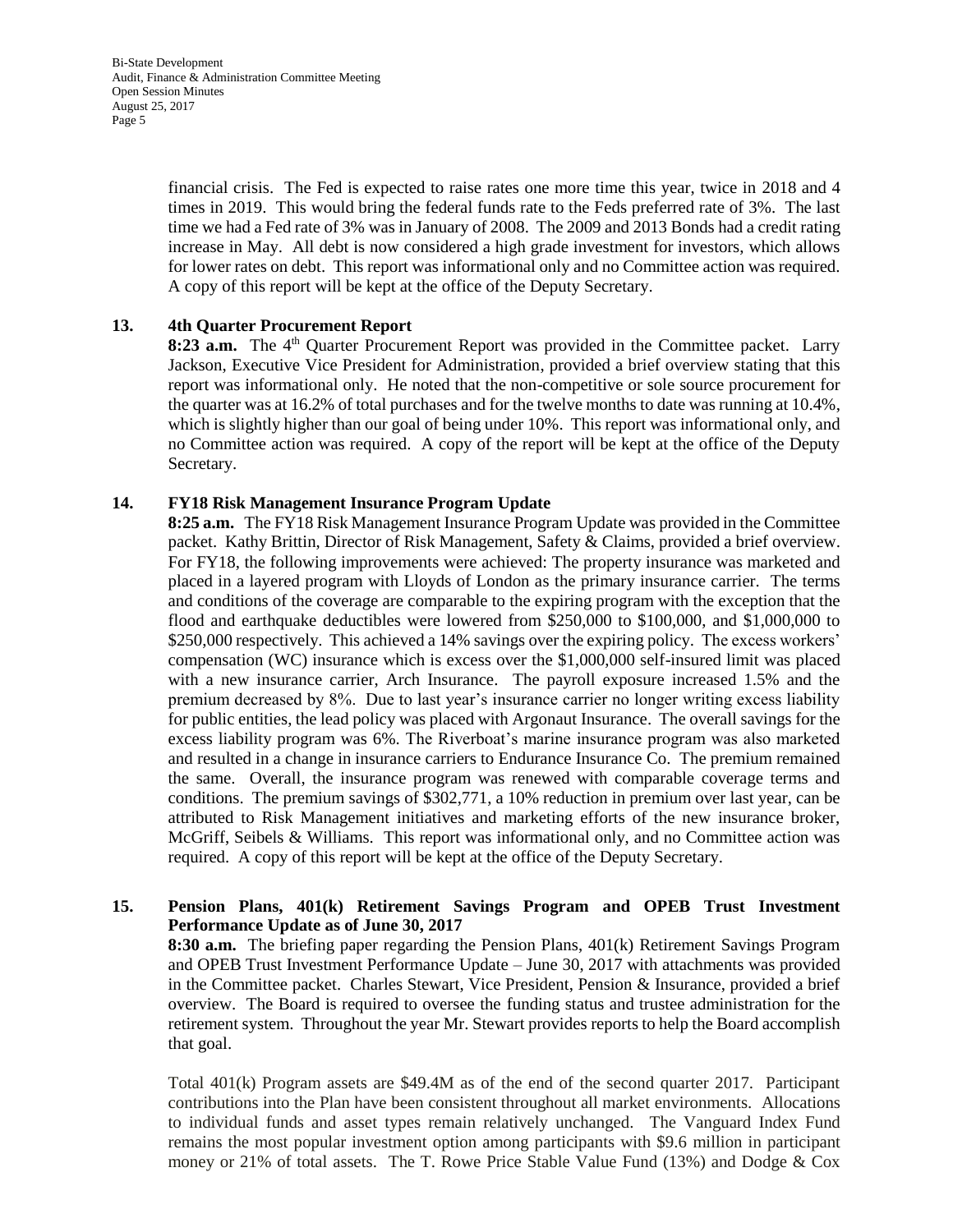Balanced Fund (15%) both also have significant participation from employees. The new fixed income manager, MetWest Total Return, has seen positive inflows and current participant exposure of about \$200,000. The T. Rowe Price Lifecycle Funds continue to grow in popularity. Nearly 28% of participant's money is now held in these funds.

As of June 30, total Salaried Plan assets were \$63.4 million. After falling to \$33.4 million during 2008, assets have now steadily grown to new highs, increasing by \$30M since the depths of the financial crisis. Cash flows are positive for the first six months of the year. A total of \$5.9 million of new contributions was offset by outflows of \$2.4 million. In addition, the Plan's strong investment performance boosted market values by \$4.1 million. The Portfolio gained 3.5% during the second quarter, which brought the calendar year 2017 returns to 7.7%. Since inception dating back to 1988, the Total Portfolio has gained 7.6% outpacing its benchmark by 40 basis points. The Portfolio has also outperformed its current actuarial return target of 7.0%. Program investment managers are performing in line with expectations. Asset allocation remains within target guidelines.

As of June 30, IBEW Pension Plan assets are now \$4.7 million, gaining approximately \$400,000 since the beginning of the calendar year. Total Portfolio Market values have steadily increased over the past  $7$  years  $-$  in 2008 the market value fell to \$1.1 million, but has quadrupled since reaching the market bottom. The growth in assets has been the result of strong investment performance as well as the Plan's positive net cash flow over the past several years. The Portfolio has performed well in 2017 calendar year to date, gaining 8.2%. The IBEW Pension Trust has strong long-term performance gaining +5.4% and +8.6% over the trailing 3- and 5-year periods, respectively. Since inception the Plan has gained 6.2%. All of the Portfolio's investment managers are performing in line with expectations. Asset allocation continues to be split between 65% equities and 35% fixed income. In Q2 Ellwood recommended, and the Committee approved, reinvesting \$60,000 of the cash balance in the Dodge and Cox Income Fund in order to reduce cash holdings.

788 Pension Plan assets are now \$131.4 million – up by \$9.3 million since the beginning of the calendar year. Fund flows over the past few years have been consistently negative, and the first six months of 2017 continued this trend. Year to date cash inflows of \$6.7 million were less than outflows of \$8.2 million. However, strong investment gains boosted overall Portfolio values after investment earnings of \$10.7 million. Through June 30, the Portfolio has gained 8.8% as the equity market continued its strong rally. Positive economic data, particularly from overseas markets, acted to strengthen investor optimism and propel equity markets higher. Longer-term performance remains favorable. Over the trailing 3- and 5-year periods, the Portfolio has gained 5.1% and 9.7%, respectively. The asset allocation changes approved by the Committee in 2013 have aided overall performance, and should help to mute the Portfolio's downside volatility during market declines. The Portfolio is in the process of liquidating the Och-Ziff (expected final 2018) and the BlueCrest (expected final 2017) hedge fund investments. In July 2017, the 788 Plan received a significant portion of its investment with Och-Ziff. As a result, Ellwood recommended enhancements to the overall hedge fund exposures, specifically advising the retention of two manager allocations with two complementary strategies. Ellwood recommended, and the Committee approved, retaining Davidson Kempner as an additional hedge fund manager in the portfolio. It was stated that the Portfolio's overall risk and return exposures are not expected to materially change as a result of this recommendation to change from three hedge funds (HBK, Blue Crest and Och-Ziff) to two hedge funds (HBK and Davidson Kempner). All other investment managers are performing in line with expectations.